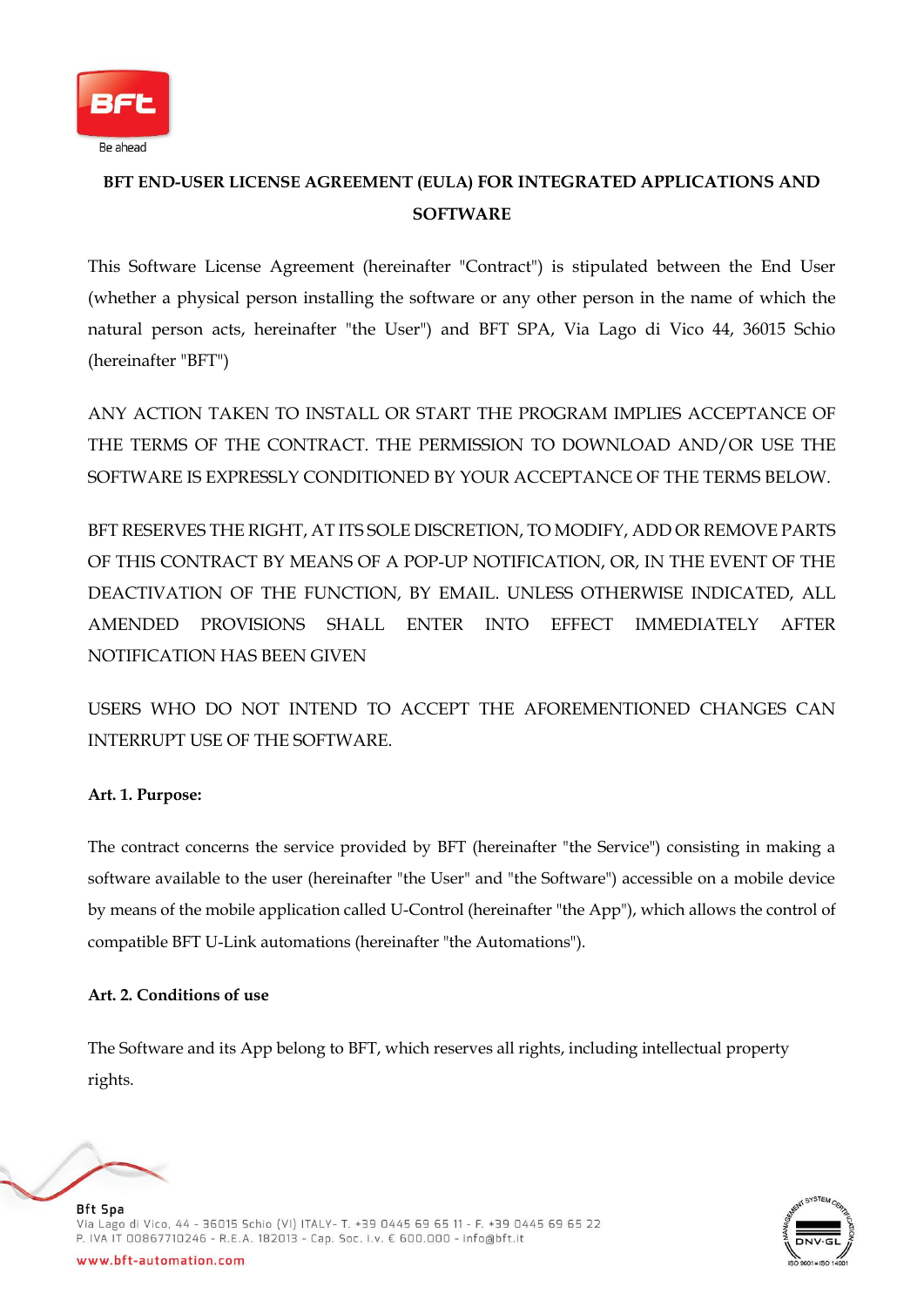

The User is granted a non-exclusive license to use the Software and the App under the following conditions.

• The use of Software and App may be solely personal and done in a prudent and responsible manner, using the Automations in a normal manner. Passwords relating to the use of Software and App may not be disclosed to third parties;

• Software and App cannot be copied, altered, modified in whole or in part, rented or subjected to reverse engineering;

### **Art. 3 Requirements of the operating system**

Software and App require a mobile device with Android operating system version 4.4.2 and later or iOS operating system version 10.2 and later, Internet access and iOS or Android operating system. Requirements may change in future releases of the Software.

The User shall ensure the proper functioning and compatibility of all equipment, network connections, internet or telephone services or any other equipment or other service required to access or use Software and App, including but not limited to:

- broadband internet access (land line/mobile);
- router (independent or integrated into a box) with an always-on Wi-Fi connection;
- a portable network of sufficient quality to make use of internet communication services.

The costs of compliance are borne by the User, including but not limited to all telephone, internet and data processing charges, charges associated with the use of the alarm system or any other expense.

### **Art. 4 Software and App Updates**

Updates are managed by the Apple and Google stores. The user has the ability to prevent automatic updates. The User acknowledges, however, that in order to qualify for the Service, BFT may ask him or her to accept Software and App updates.

### **Art. 5. Exclusions of guarantees**



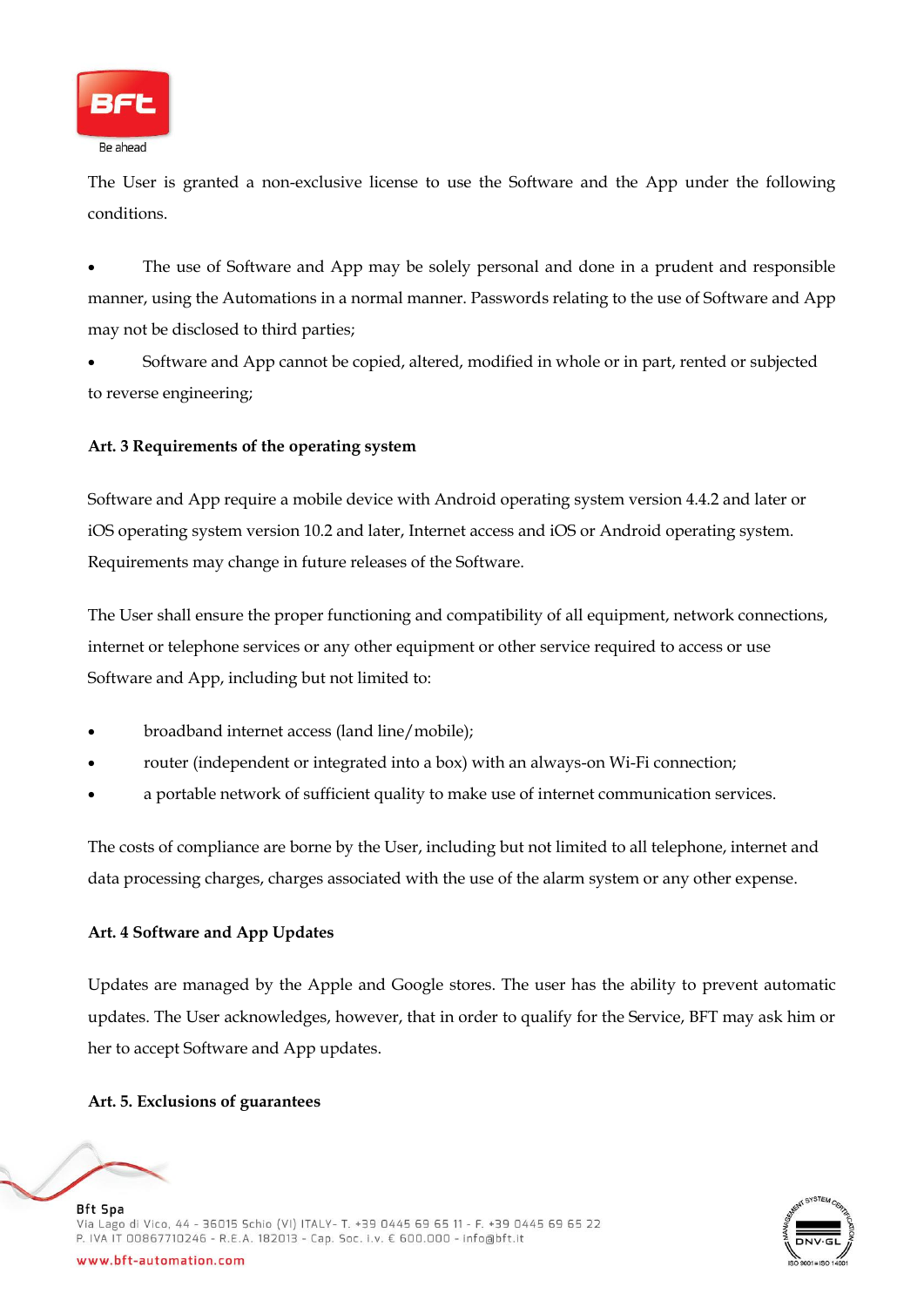

BFT does not respond to any service interruptions or errors due to:

- incorrect configuration or system defect;
- any incidents of any kind that damage the Automation, including the electrical and electronic part, the telephone network, the internet or the electrical system such as shocks, surges, lightning, flood or fire and more generally any event arising from an abnormal use or an abnormal situation;
	- malfunction of the telephone, internet or electrical system for reasons attributable to the operator or User;
	- attacks or unwanted access to the Software or the server by third parties (e.g., hackers) making improper, inappropriate, illegal and/or fraudulent use of the Software and/or App.

Furthermore, BFT is not liable for:

- Automations that are not properly installed and are not sufficiently safe for remote control or for any damage to things or people due to the fact that the degree of automation originally provided by the installer is not adequate for remote control without on-site visibility;
- any damage caused by interactions of the App with other applications.

### **Art. 6 Termination**

BFT can terminate the Contract with immediate effect by notification to the User in the event of a serious violation of this Contract which he or she fails to remedy (if it can be remedied) within 14 days of the written notification of the request for corrective action.

In the event of termination, all rights granted to the User under the terms of this Contract will terminate and the User will be required to immediately cease all activities authorised by this EULA, including the use of any Service, and to immediately delete or remove the App from all devices.

#### **Art. 7 Communications and notifications**



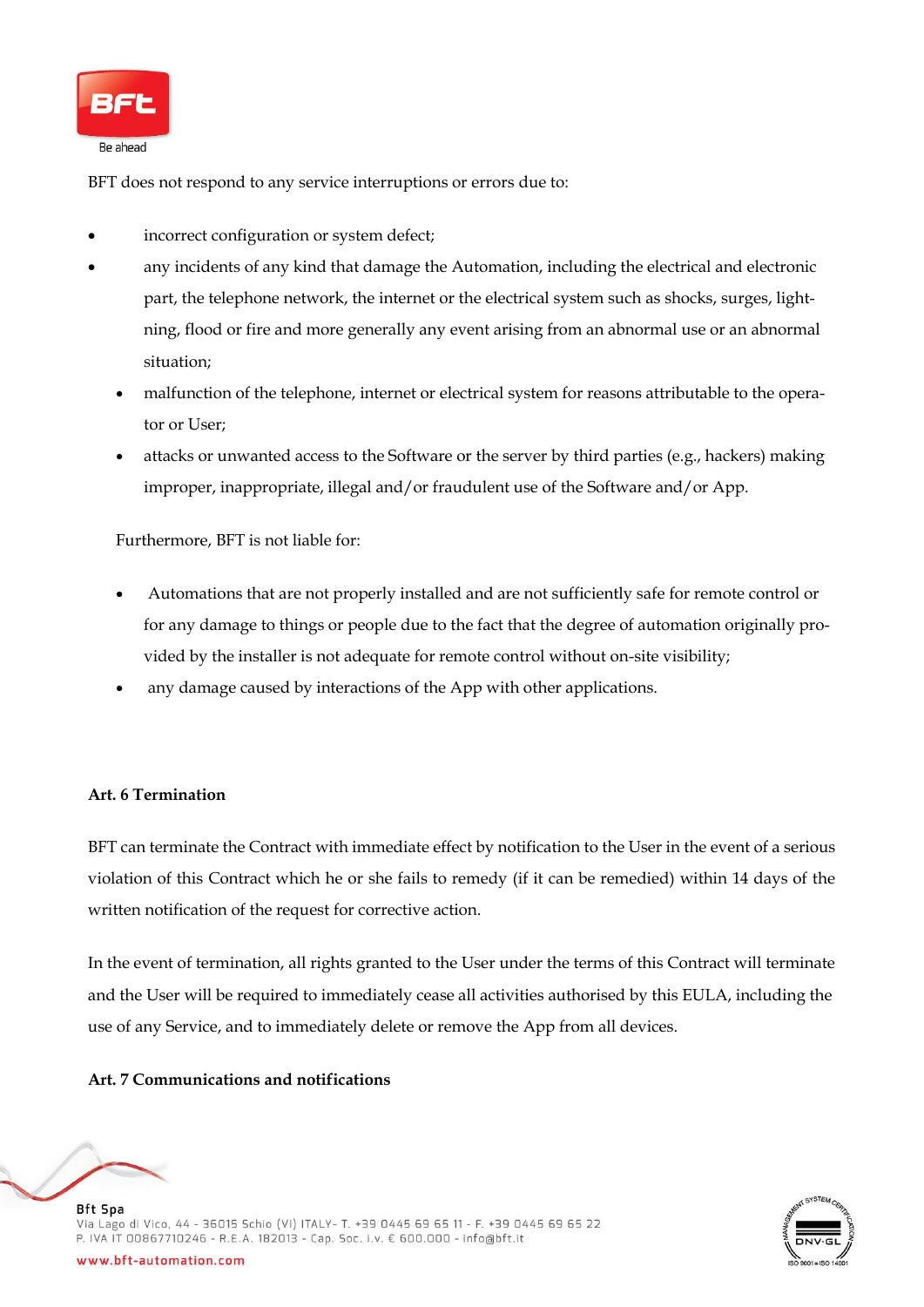

Any communication relating to this Contract can be sent to BFT at the following email address: [marketing@bft.it](mailto:marketing@bft.it) .

BFT will direct its communications and/or notifications to the user at the email address provided during the app's registration (the first time it is activated)

### **Art. 8 Applicable law**

It is agreed that this Contract is governed by Italian law.

# **PRIVACY POLICY**

By using the App and related Service, the User agrees that BFT will collect and use the User's personal data. The confidentiality and protection of this data is very important to BFT. This Policy explains how BFT processes and protects the collected data.

# TYPES OF DATA THAT WE COLLATE

### **Service information and data**

When the User interacts with the App and uses the Service, the following data can be collected:

- Registration information**:** User name and surname; User email; App password; installer name and surname; installer email address; installer phone; parameters, scenarios; automation data (for example: MAC address, aes password, ulink service port) connection mode data (for example: IP B EBA local network, netmask B EBA local network, gateway connection B EBA local network); invitation emails (understood as the relationship between User admin and User basic authorised by Admin; unique User ID; unique automation IDs linked to each User; GPS location of where the automation is situated.
- Information collected by the App: User image: User GPS position; User login name; login password

### **Payment information**



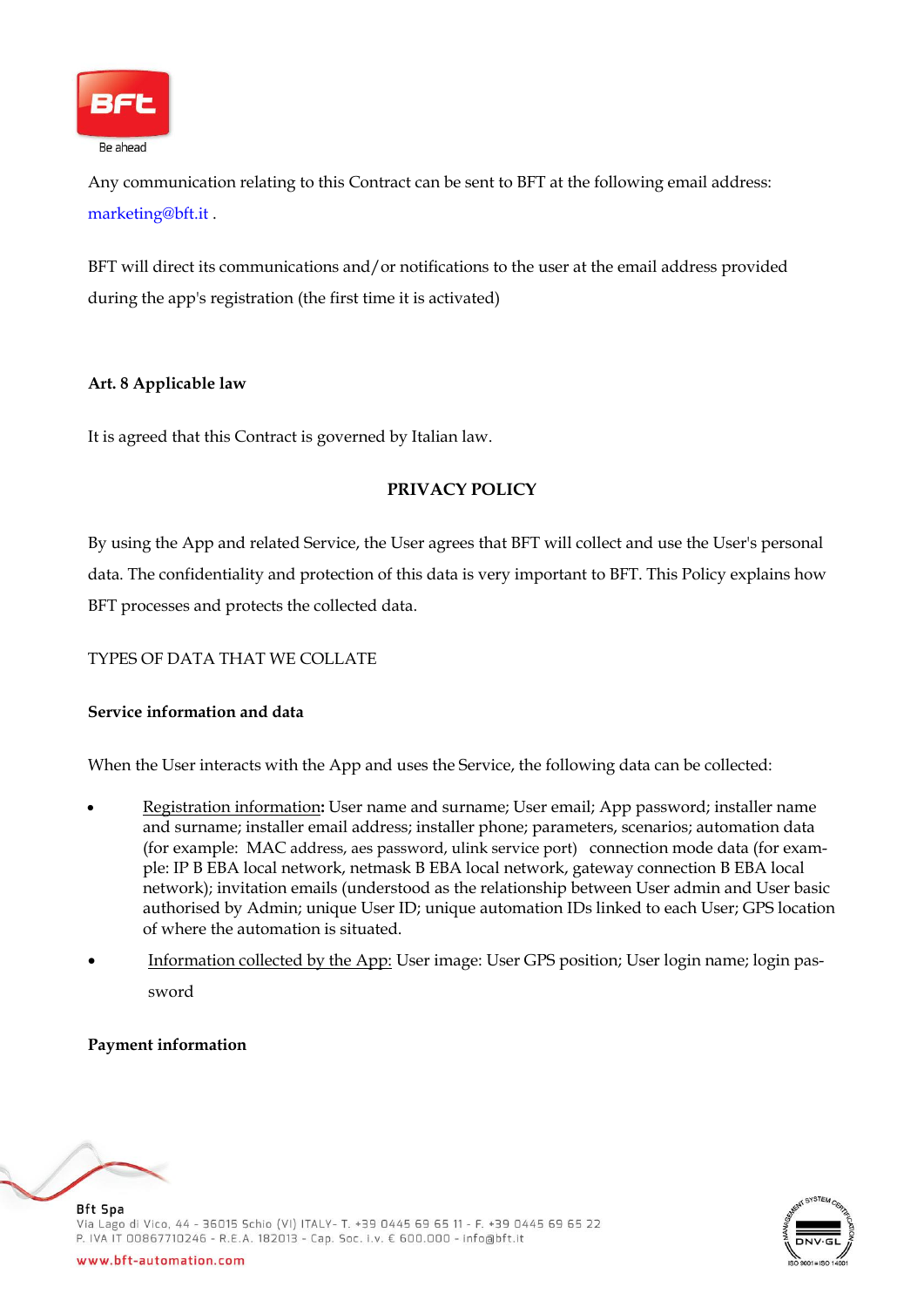

If it is possible to make payments through the BFT Service then BFT will have access to the User's payment information, including credit card details, to process purchases and other transactions within the Service.

### PURPOSES OF DATA PROCESSING

The data is used by BFT to improve the Service provided with a view to consolidating the relationship with and satisfaction of the User, always providing the appropriate level of support.

In particular, the data are used to improve the content of the Software and its App, to promptly inform the User of upgrades and updates available, as well as to monitor and implement Automation performance.

Subject to authorisation by the User, the data may also be used for promotion and marketing purposes

#### WITH WHOM WE SHARE THE INFORMATION

We may share the information you provide with other companies in our Group, even outside the European Community or with our business partners. An updated list of the entities we share information with will be published on the BFT site.

### DATA STORAGE

The collected data are store in the cloud. BFT uses state-of-the-art security technology to protect the user's data and access to the data is reserved only to authorised personnel.

#### USER'S RIGHTS

The User has the right to access the data at any time, to ask for them to be updated, corrected or deleted.

In addition, the User has the right to oppose the processing of data, with all consequent effects on his/her ability to access the Service.